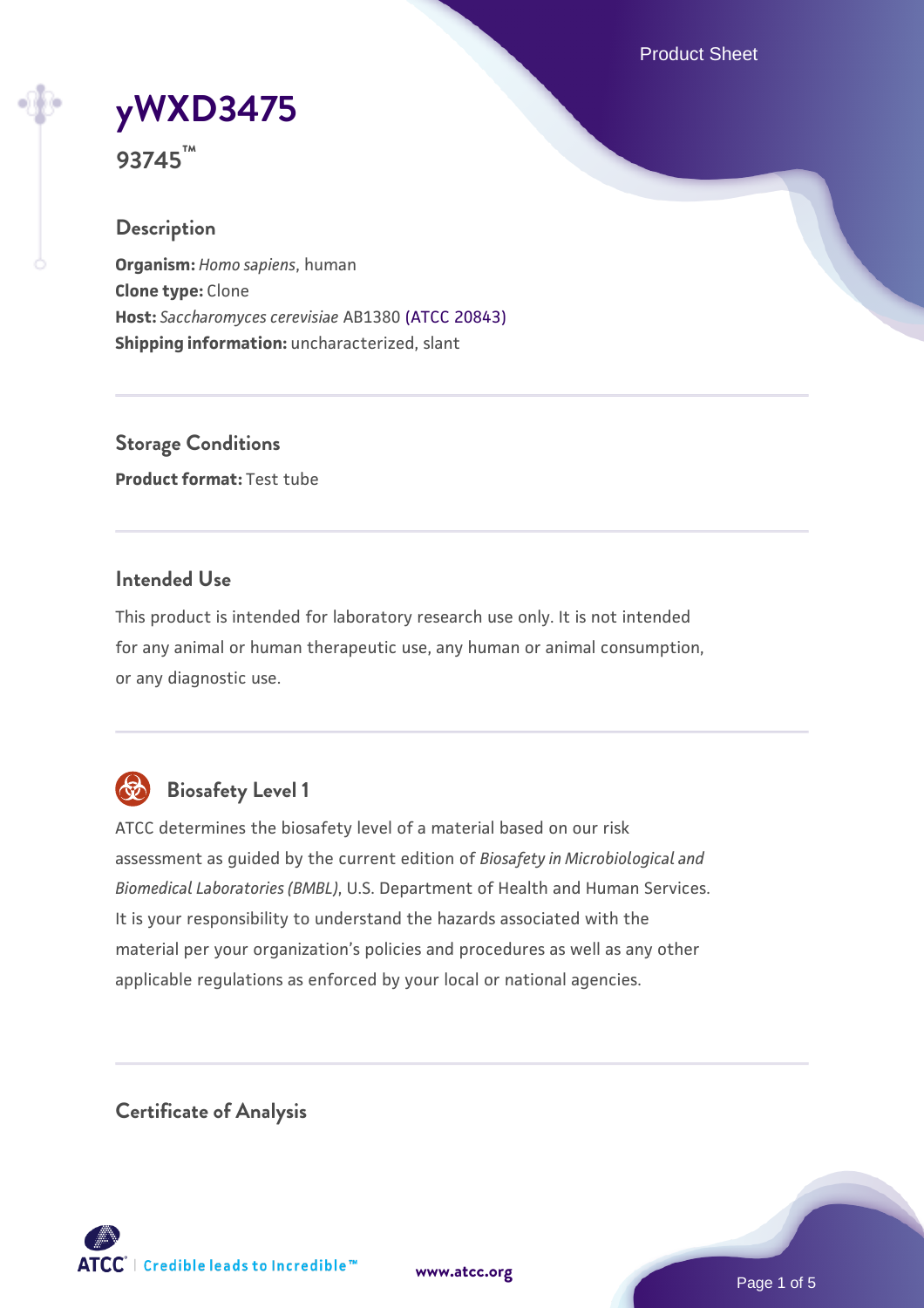# **[yWXD3475](https://www.atcc.org/products/93745)** Product Sheet **93745**

For batch-specific test results, refer to the applicable certificate of analysis that can be found at www.atcc.org.

## **Insert Information**

**Type of DNA:** genomic **Genome:** Homo sapiens **Chromosome:** X X pter-q27.3 **Gene name:** DNA Segment, single copy **Gene product:** DNA Segment, single copy [DXS3143] **Gene symbol:** DXS3143 **Contains complete coding sequence:** Unknown **Insert end:** EcoRI

## **Vector Information**

**Construct size (kb):** 480.0 **Intact vector size:** 11.454 **Vector name:** pYAC4 **Type of vector:** YAC **Host range:** *Saccharomyces cerevisiae*; *Escherichia coli* **Vector information:** other: telomere, 3548-4235 other: telomere, 6012-6699 Cross references: DNA Seq. Acc.: U01086 **Cloning sites:** EcoRI **Markers:** SUP4; HIS3; ampR; URA3; TRP1 **Replicon:** pMB1, 7186-7186; ARS1, 9632-10376

# **Growth Conditions**

**Medium:** 



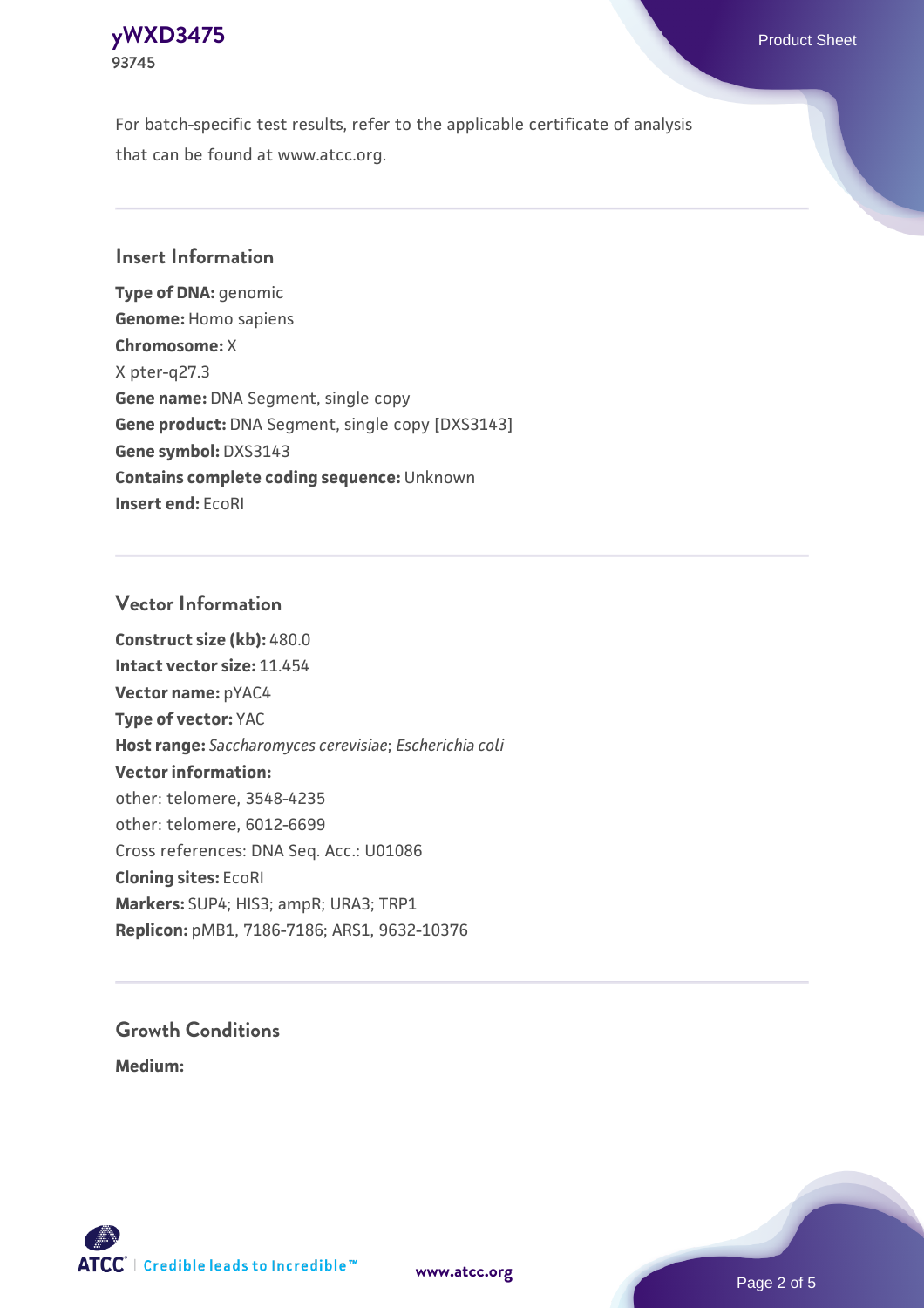#### **[yWXD3475](https://www.atcc.org/products/93745)** Product Sheet **93745**

[ATCC Medium 1245: YEPD](https://www.atcc.org/-/media/product-assets/documents/microbial-media-formulations/1/2/4/5/atcc-medium-1245.pdf?rev=705ca55d1b6f490a808a965d5c072196) **Temperature:** 30°C

#### **Notes**

More information may be available from ATCC (http://www.atcc.org or 703- 365-2620).

# **Material Citation**

If use of this material results in a scientific publication, please cite the material in the following manner: yWXD3475 (ATCC 93745)

# **References**

References and other information relating to this material are available at www.atcc.org.

# **Warranty**

The product is provided 'AS IS' and the viability of ATCC® products is warranted for 30 days from the date of shipment, provided that the customer has stored and handled the product according to the information included on the product information sheet, website, and Certificate of Analysis. For living cultures, ATCC lists the media formulation and reagents that have been found to be effective for the product. While other unspecified media and reagents may also produce satisfactory results, a change in the ATCC and/or depositor-recommended protocols may affect the recovery, growth, and/or function of the product. If an alternative medium formulation or reagent is used, the ATCC warranty for viability is no longer



**[www.atcc.org](http://www.atcc.org)**

Page 3 of 5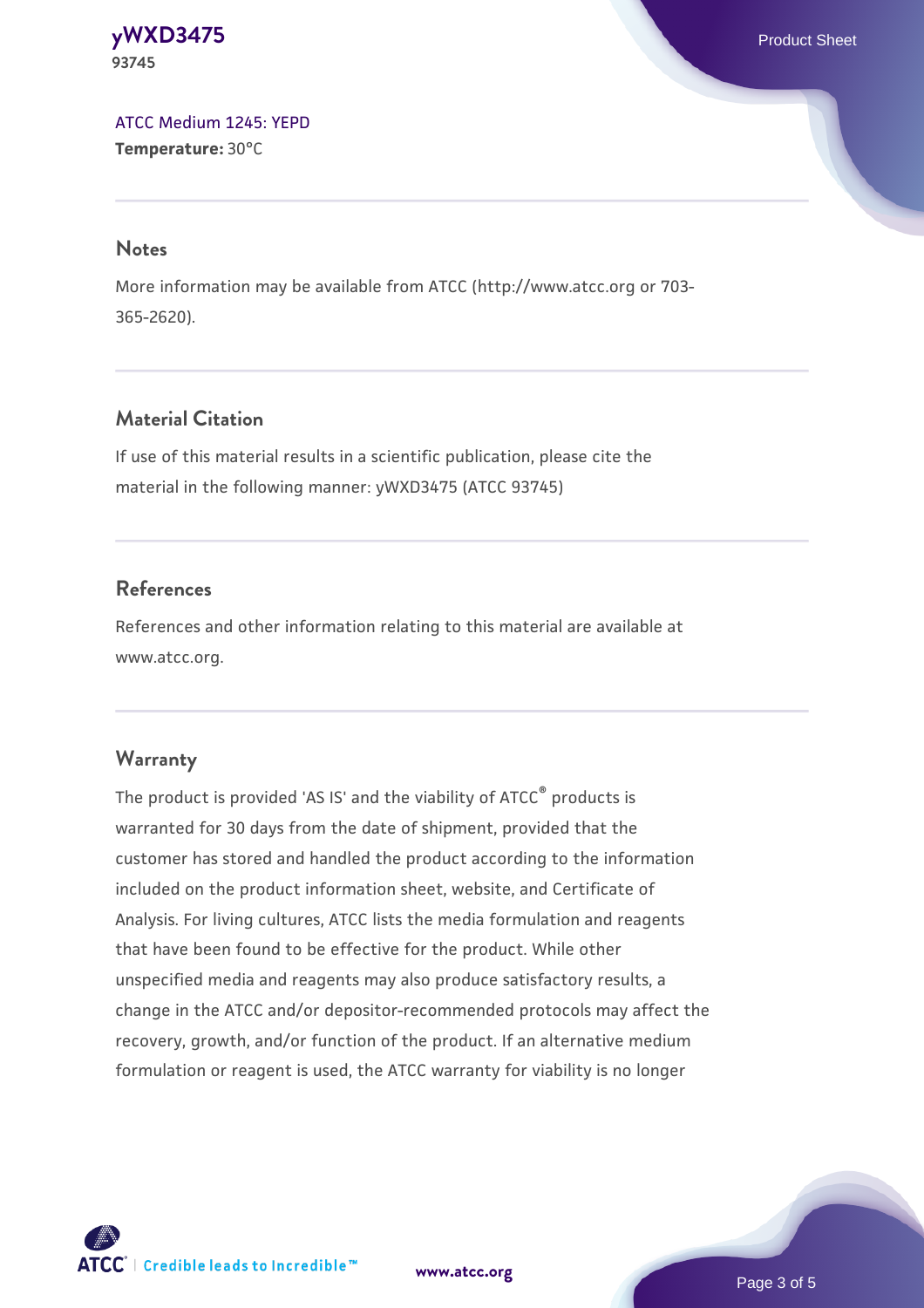**93745**

valid. Except as expressly set forth herein, no other warranties of any kind are provided, express or implied, including, but not limited to, any implied warranties of merchantability, fitness for a particular purpose, manufacture according to cGMP standards, typicality, safety, accuracy, and/or noninfringement.

#### **Disclaimers**

This product is intended for laboratory research use only. It is not intended for any animal or human therapeutic use, any human or animal consumption, or any diagnostic use. Any proposed commercial use is prohibited without a license from ATCC.

While ATCC uses reasonable efforts to include accurate and up-to-date information on this product sheet, ATCC makes no warranties or representations as to its accuracy. Citations from scientific literature and patents are provided for informational purposes only. ATCC does not warrant that such information has been confirmed to be accurate or complete and the customer bears the sole responsibility of confirming the accuracy and completeness of any such information.

This product is sent on the condition that the customer is responsible for and assumes all risk and responsibility in connection with the receipt, handling, storage, disposal, and use of the ATCC product including without limitation taking all appropriate safety and handling precautions to minimize health or environmental risk. As a condition of receiving the material, the customer agrees that any activity undertaken with the ATCC product and any progeny or modifications will be conducted in compliance with all applicable laws, regulations, and guidelines. This product is provided 'AS IS' with no representations or warranties whatsoever except as expressly set forth herein and in no event shall ATCC, its parents, subsidiaries, directors, officers, agents, employees, assigns, successors, and affiliates be liable for indirect, special, incidental, or consequential damages of any kind in connection with or arising out of the customer's use of the product. While reasonable effort is made to ensure authenticity and reliability of materials on deposit, ATCC is not liable for damages arising from the misidentification or



**[www.atcc.org](http://www.atcc.org)**

Page 4 of 5